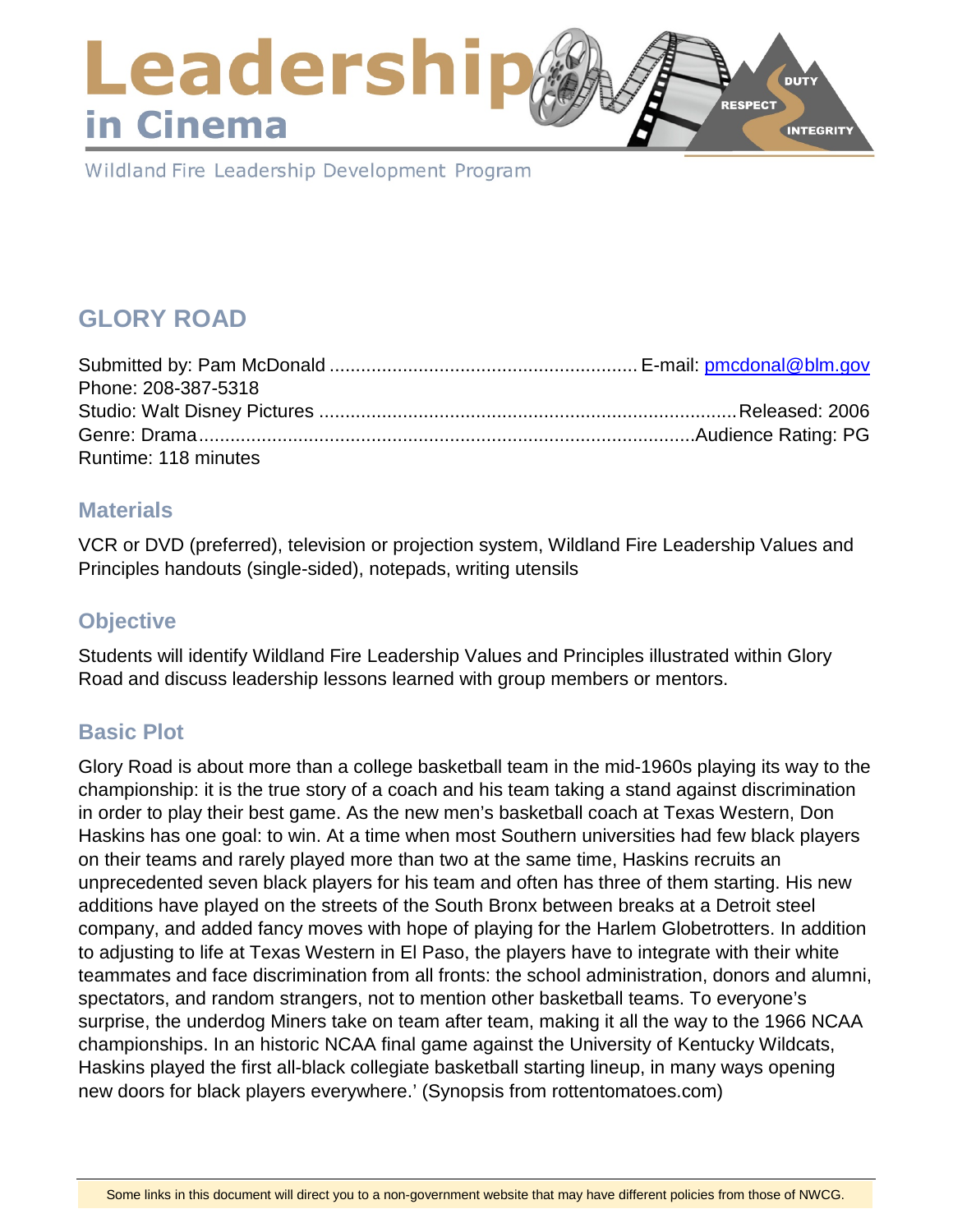# **Cast of Main Characters**

# **Facilitation Options**

Glory Road is an excellent leadership film addressing discrimination and going against the norm. Various avenues can be pursued depending upon the facilitator's intent. At a minimum, students can identify the Wildland Fire Leadership Values and Principles that are illustrated in the film. Students should be less concerned with how many principles they view within the film and more concerned with how the principles they do recognize can be used in their self development as a leader.

The film can be viewed in its entirety or by clip selection depending on facilitator intent and time schedules. Another method is to have the students view the film on their and then hold the discussion session with the entire group.

The DVD has a few bonus features that may be appropriate for use while facilitating this movie. Of particular interest are "Don Haskins "The Bear" – Legacy of the Bear (12:36 minutes) and "In Their Own Words: Remembering 1966" (22:00 minutes).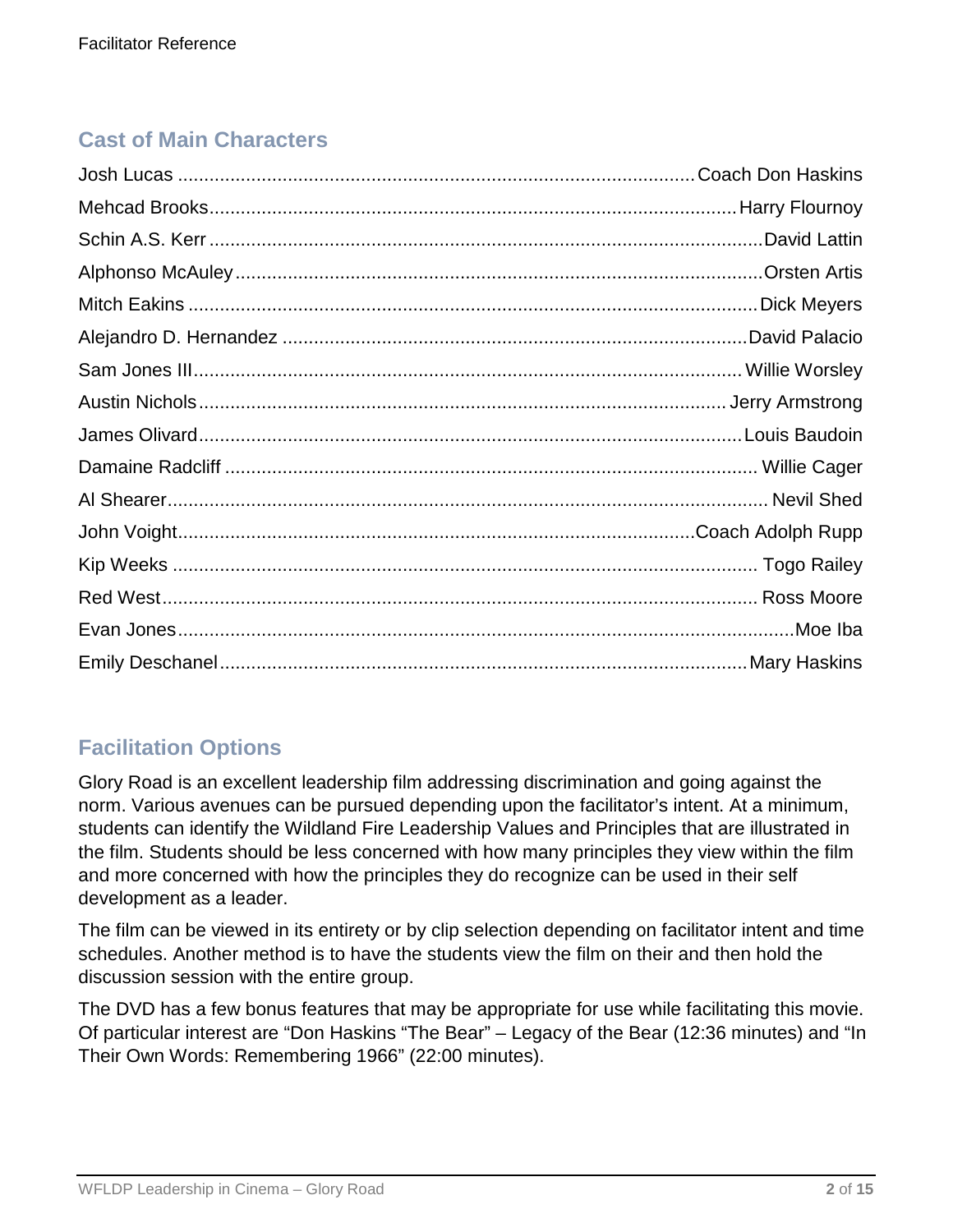### **Full-film Facilitation Suggestion**

When opting for the full-film method, the facilitator should determine a good breaking point near the middle of the film.

- 1. Review the Wildland Fire Leadership Values and Principles with students.
- 2. Advise students to document instances within the film that illustrate/violate the Wildland Fire Leadership Values and Principles on the handout provided.
- 3. Break students into small discussion groups.
- 4. Show students Glory Road.
- 5. Break. (Suggestion: After Mary confesses to Coach Haskins that she has been throwing away hate mail—counter approximately 1:00:06)
- 6. Begin the guided discussion.
- 7. Provide a short synopsis with some "ticklers" to pay attention before beginning the rest of the film.
- 8. Resume the film.
- 9. Have students discuss their findings and how they will apply leadership lessons learned to their role in wildland fire suppression. Facilitate discussion in groups that have difficulty.
- 10.Wrap up the session and encourage students to apply leadership lessons learned in their personal and work lives.

### **Clip Facilitation Suggestion**

- 1. Review the Wildland Fire Leadership Value or Principle(s) targeted for discussion. (May be given or ask students to identify the value or principle being illustrated after viewing the clip.)
- 2. Show the clip.
- 3. Facilitate discussion regarding the selected clip and corresponding value and/or principle.
- 4. Break students into small discussion groups.
- 5. Have students discuss their findings and how they will apply leadership lessons learned to their role in wildland fire suppression. Facilitate discussion in groups that may have difficulty.
- 6. Wrap up the session and encourage students to apply leadership lessons learned in their personal and work lives.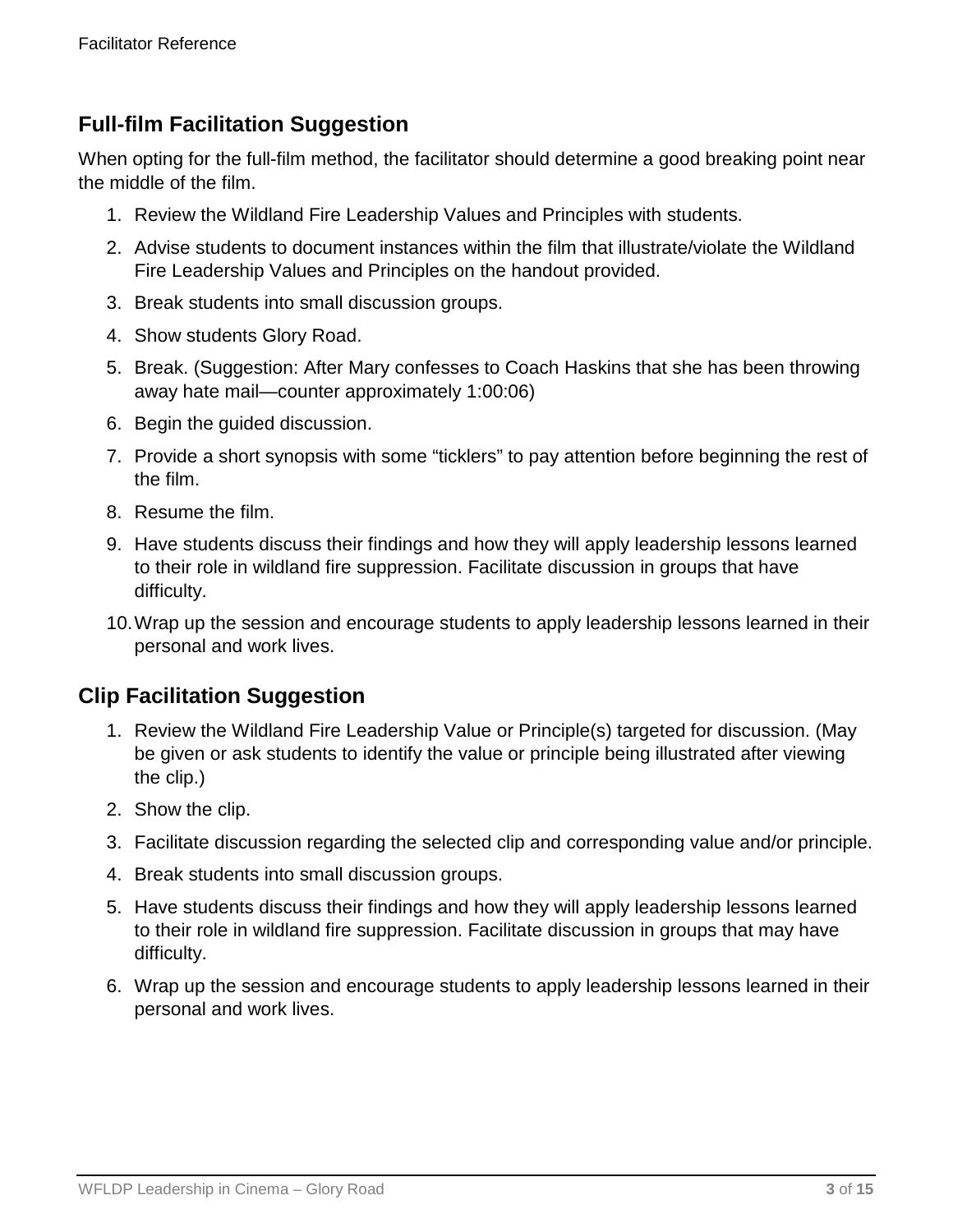# **Possible Clip Usage**

The following clips may assist facilitators with leadership discussions. All times are approximate.

| $5:42 - 9:10$       | Coach Haskins, Moore, and Moe recruit basketball players.                                                                                                        |
|---------------------|------------------------------------------------------------------------------------------------------------------------------------------------------------------|
| $9:10 - 10:37$      | Interaction between Moore and Haskins regarding the recruitment of black<br>players and the unwritten rules of playing them once recruited.                      |
| $12:37 - 14:28$     | Haskins recruits Orsten Artis—not only tries to recruit him but shows him<br>how to be a better player.                                                          |
| $16:43 - 17:13$     | Coach Haskins meets with college administrator regarding black players.<br>Exchange about what Haskins was hired to do.                                          |
| $17:13 - 20:38$     | Black and white players meet in the lunch room. Togo breaks the ice,<br>monetarily. First exposure to resolving conflicts between individuals on the<br>team.    |
| $22:11 - 22:53$     | Coach Haskins expresses his intent and leadership plan.                                                                                                          |
| $22:53 - 23:52$     | Consequences to actions after comments made in the previous clip; Nevil<br>and Lattin are given their expectations and boundaries respectively.                  |
| $28:09 - 30:35$     | Difference between how Coach Haskins wants the players to play and how<br>the players think they should play.                                                    |
| $31:07 - 31:41$     | Coach Haskins handles trouble between teammates.                                                                                                                 |
| $37:40 - 39:58$     | Coach Haskins addresses the team about perceptions outside the gym.                                                                                              |
| $43:13 - 45:48$     | Coach Haskins confronts Bobby Joe Hill about demonstrating respect and<br>being a leader.                                                                        |
| $45:48 - 50:15$     | Hill asks Coach Haskins to let them play their game. He agrees to allow<br>them to play their game and his.                                                      |
| $55:10 - 58:03$     | Nevil Shed is beaten in a restaurant bathroom. Talk of racism and hate<br>crimes. Haskins: "This is more than just a game now. And I can't quit on it."          |
| $1:12:16 - 1:14:54$ | Texas Western loses their first game. Confrontation results between team<br>members.                                                                             |
| $1:25:55 - 1:30:30$ | Coach Haskins brings the team together in the gym before the final game to<br>notify them that he is going to play only seven players-the black team<br>members. |
| $1:30:30 - end$     | Championship game. Coach Haskins releases Lattin to set the tone of the<br>game—dunk at first opportunity. Send them a message.                                  |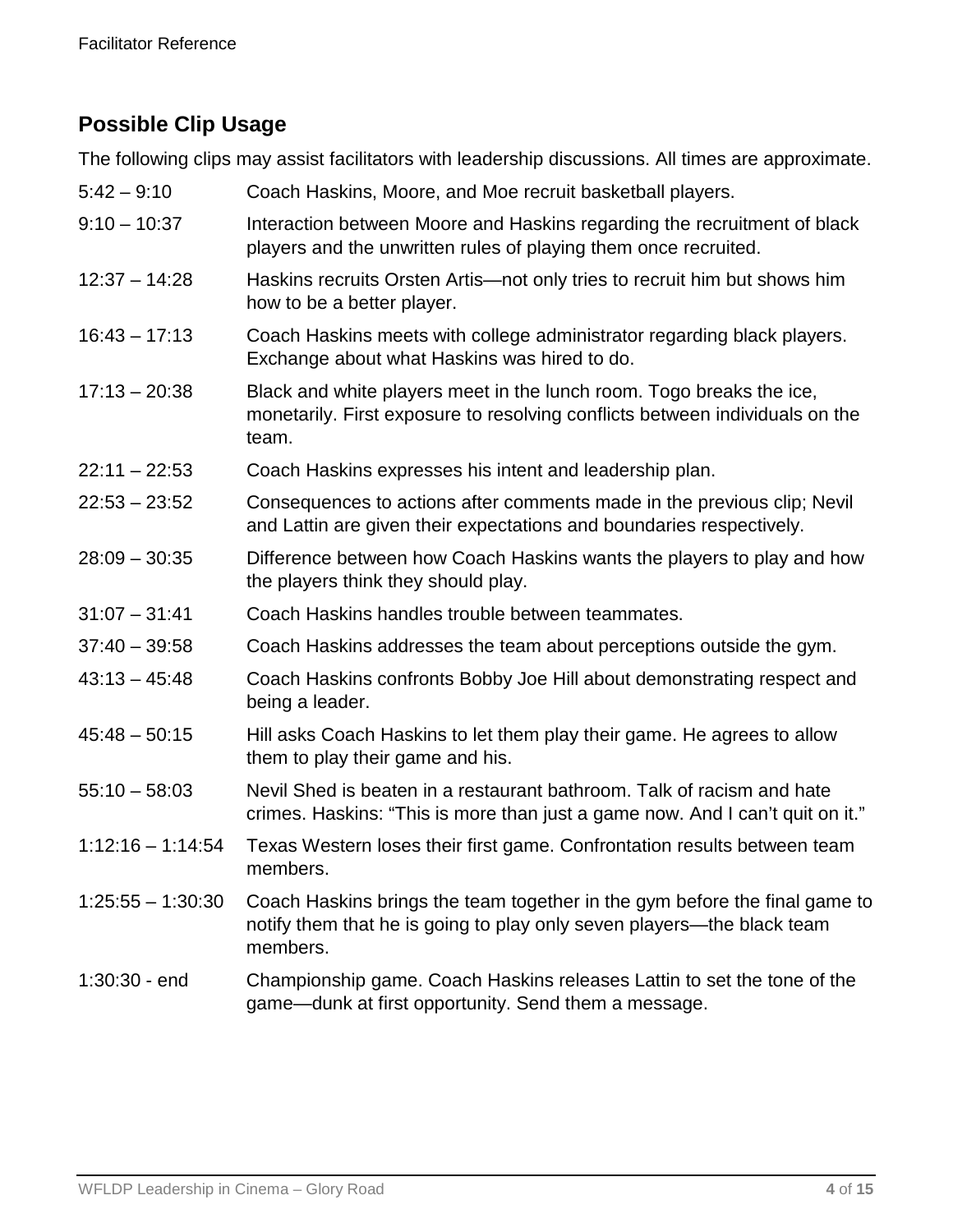### **Mentor Suggestion**

Use either method presented above. The mentor should be available to the student to discuss lessons learned from the film as well as incorporating them to the student's leadership selfdevelopment plan.

Encouraging individuals to keep a leadership journal is an excellent way to document leadership values and principles that are practiced.

Suggest other items that will contribute to the overall leadership development of the student. An excellent activity in the Toolbox is "Leaders We Would Like to Meet." Examples and leader selection criteria for interviews are posted in the Toolbox on the Wildland Fire Leadership [Development Program website.](https://www.fireleadership.gov/)

### **Film/Book Discussion**

Consider having a few students read Coach Don Haskins and Dan Wetzel's Glory Road. Lead a discussion between students who have read the book and those who watched the film. The film shows the Miner's 1966 season; students who read the book can elaborate on events that occurred throughout Don Haskins' life.

Self-Development Plan

Have students begin or update their leadership self-development plan. Copies of the plan for various leadership levels are available in the Toolbox of the [Wildland Fire Leadership](https://www.fireleadership.gov/)  [Development Program website.](https://www.fireleadership.gov/)

### **References**

- Fitzpatrick, Frank. And the Walls Came Tumbling Down: Kentucky, Texas Western, and the Game That Changed American Sports. Simon and Schuster. 1999.
- Haskins, Don. Wetzel, Dan. Glory Road: My Story of the 1966 NCAA Basketball Championship and How One Team Triumphed Against the Odds. Hyperion. 2006.
- [The Road to Glory –](http://gloryroad.utep.edu/home.aspx) UTEP
- [Youth Film Project.](http://heartlandfilm.org/movies/glory-road/) Included on the site is an activity quide for youth leaders, educators and families which can be adapted to fit students of fire.

Hyperlinks have been included to facilitate the use of the [Wildland Fire Leadership Development](https://www.fireleadership.gov/)  [Program website.](https://www.fireleadership.gov/) Encourage students of leadership to visit the website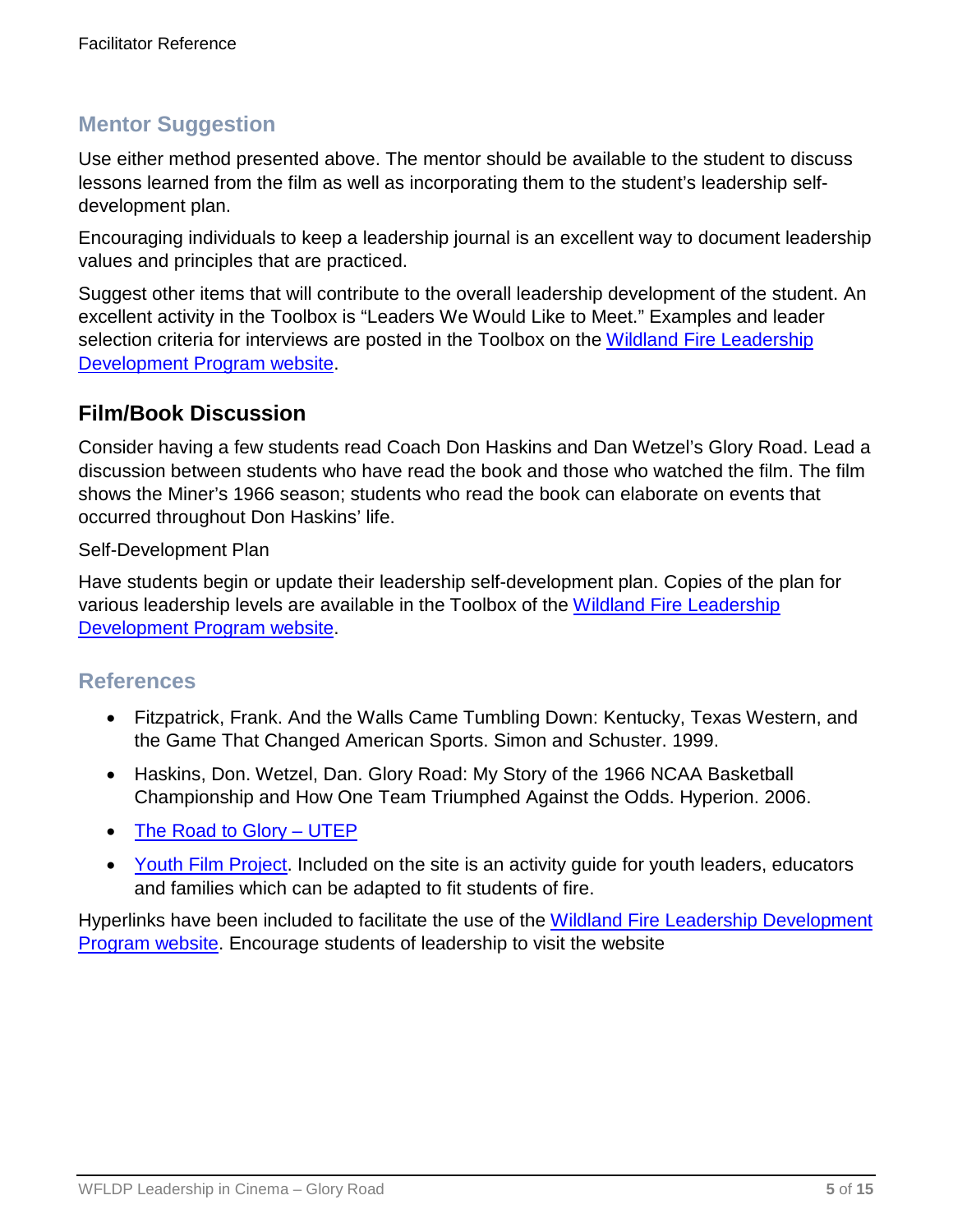# **Glory Road**

The following clips illustrate the Wildland Leadership Values and Principles (a support or violation of). These are only guidelines and may be interpreted differently by other views; they are presented as a guide for facilitation.

# **Duty**

- Haskins has Moe recruit the New York players. (Develop your subordinates for the future.)
- Haskins wants Bobby Joe Hill to be on the team and the point guard. (Consider individual skill levels and development needs when assigning tasks.)
- Coach Haskins lays out his expectations and team behavior boundaries. (Clearly state expectations.)
- Coach Haskins tells Nevil to go home because he is too weak. (Consider individual skill levels and development needs when assigning tasks.)
- Coach Haskins fails to address the magnitude of the racial hate. Shed is beaten, hate mail is received, and team members are spit on. (Maintain situation awareness in order to anticipate needed actions.)

### **Respect**

- Coach Haskins fails to provide for the protection of his team while on the road—was proactive with hate crimes. (Put the safety of your subordinates above all other objectives.)
- Coach Haskins applies team punishments instead of individual punishment. (Apply disciplinary measures equally.)
- Coach Haskins benches Cager after heart problems surface. Allows Cager to play even though he runs the risk of heart problems after talking with Mrs. Cager. (Consider team experience, fatigue and physical limitations when accepting assignments.)
- Coach Haskins and Ross Moore resolve conflict between the white and black players after the loss in Seattle. (Resolve conflicts between individuals on the team.)
- Coach Haskins tells the team about his plan to play only the black players in the championship game. (Give the reason [intent] for assignments and tasks.)

# **Integrity**

- Coach Haskins allows the black players to play their game. (Accept full responsibility and correct poor team performance.)
- Coach Haskins benches Cager after heart problems. (Choose the difficult right over the easy wrong.)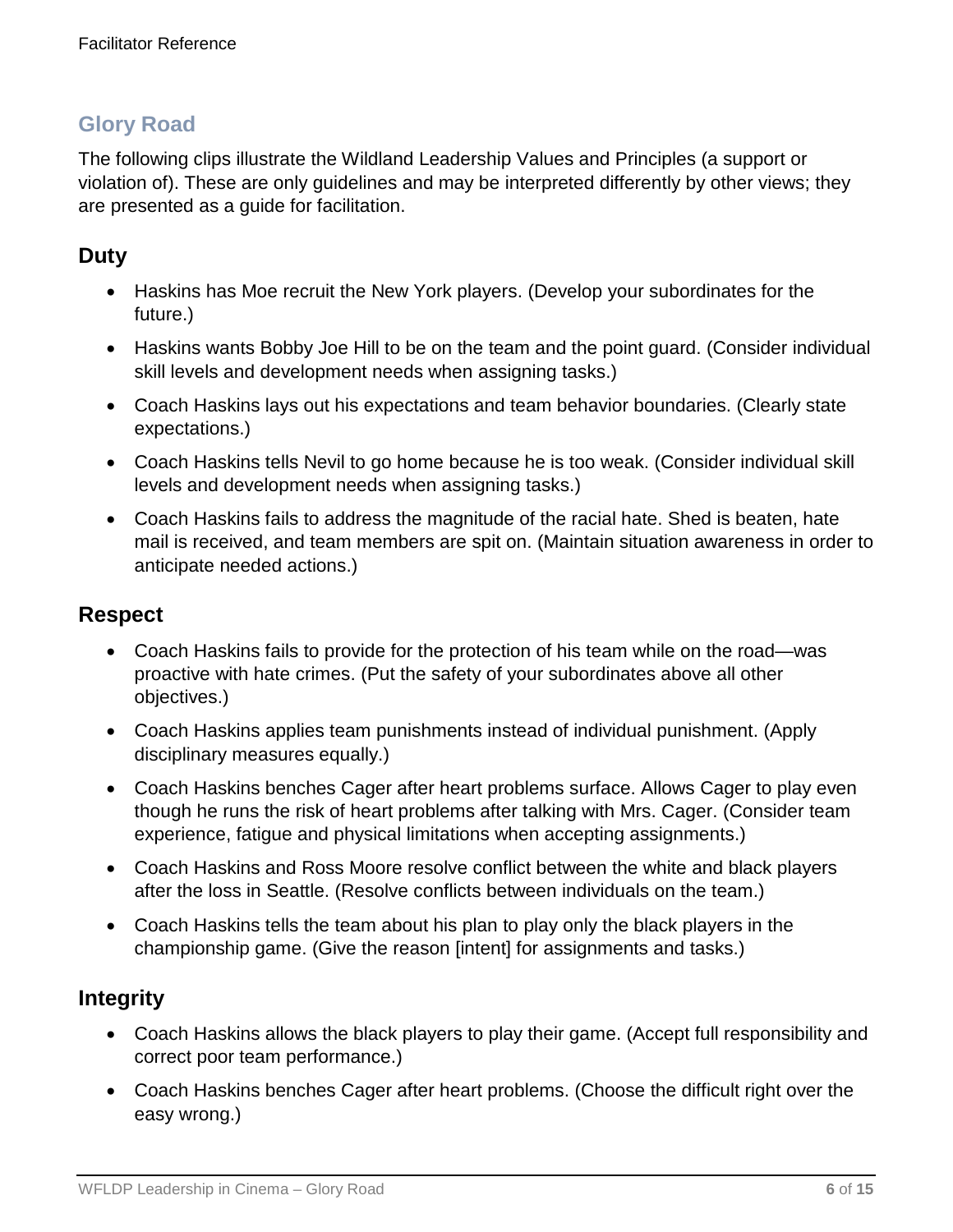- Coach Haskins puts the team on the bus after hate crimes occur at the hotel. (Share the hazards and hardships with your subordinates.)
- Coach Haskins questions his decision of recruiting black players after the hate crimes become more frequent. (Seek responsibility and accept responsibility for your actions.)
- Coach Haskins asks the players what they want to do after they lose the game in Seattle. (Ask questions of peers and superiors.)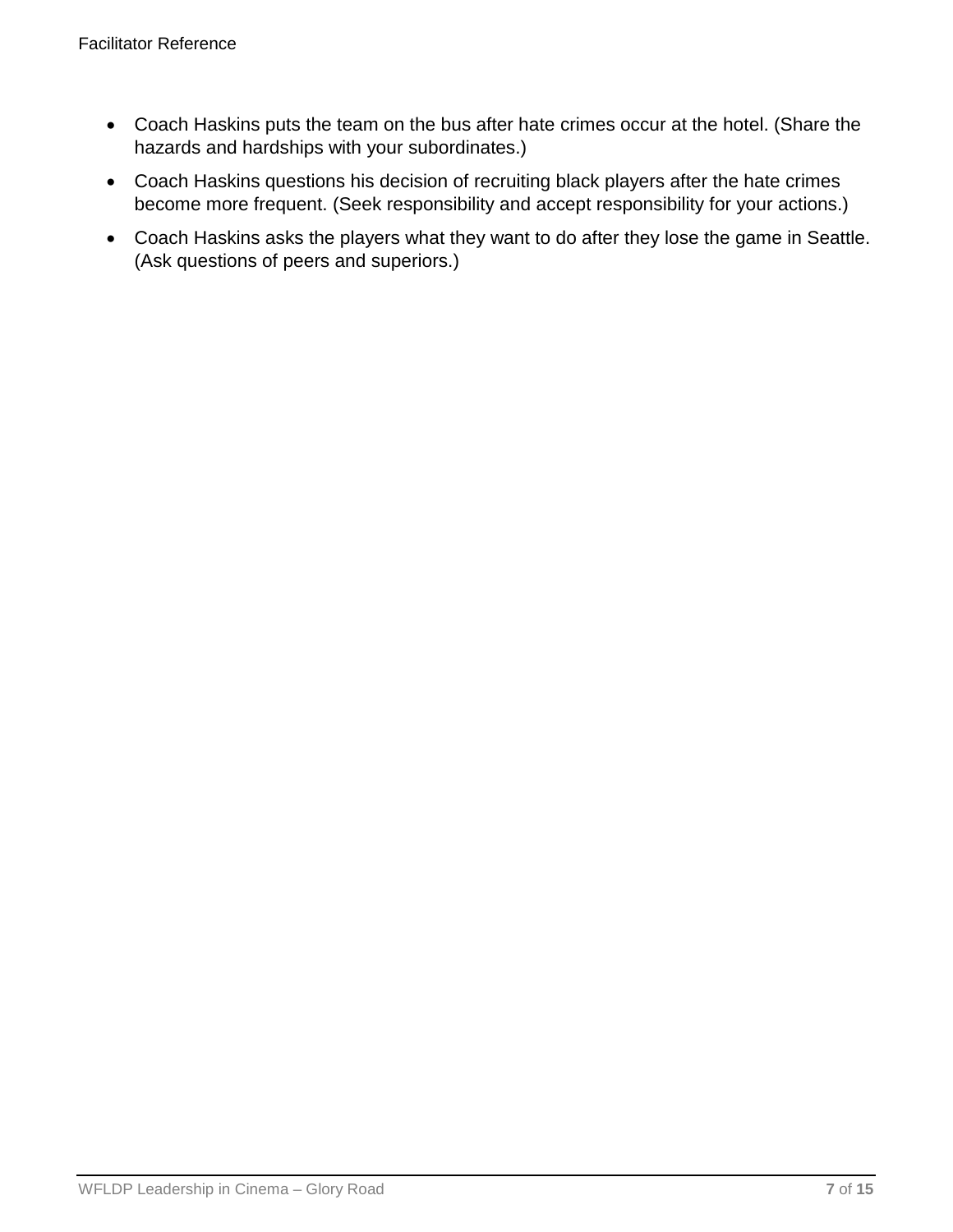# **Glory Road**

### **Guided Discussion – Possible Answer**

- 1. At the beginning of the movie Coach Haskins attempts to present his coaching philosophy to Texas Western officials but is cut off. Later in the movie, he is told: "I hired you to ride herd on the athletic dorm. I've got a little more than I bargained for." (This regards the recruitment of seven black athletes.) Communication is an important leadership tool. Was it Coach Haskins' responsibility to inform the administration of his intent prior to recruiting the seven black players?
	- **Answers will vary, but may include:**
		- o**"Keep your superiors informed of your actions" is listed as a principle under the Integrity section of the Wildland Fire Leadership Values and Principles.**
		- o **Coach Haskins embarked on a personal mission to break down the walls of diversity. The movie hints that there were a few individuals that had issue with Coach Haskins leadership.**
- 2. Although this movie takes place in the mid-60s, discrimination is an issue in today's society. Discuss situations where you have witnessed discrimination in the wildland fire service. Limit your discussion to the event and avoid names. How did you handle the situation? How did other leaders handle the situation?
- 3. Coach Haskins demanded a lot from his team, thus his nickname, "The Bear."

*"You're here to learn fundamental, disciplined defensive basketball. Now that means discipline both on and off the court. No girls. No booze. No late nights. Nothing besides fundamental basketball. I speak, you listen. I don't wanna hear 'can't' or 'won't' or Coach, I'm bleeding. I don't wanna hear anything except the basketball bounce. You play basketball my way. My way's hard."*

Is this rigid, authoritative leadership style effective?

- **Answers will vary, but may include:**
	- o **Coach Haskins meets with some resistance to his coaching style. Team members, with Bobby Hill in the lead, break the Coach's rules (head to Juarez, Mexico). Later in the movie when the team is losing, Bobby asks Coach Haskins to let them play their game. This motivates the black team members renewing a fight to win.**
- 4. Coach Haskins not only deals with the racial issue with the community but also among members of his own team. Was it "right" for Coach Haskins to play only the seven black team members during the championship game? Did his plan work?
	- **Answers will vary.**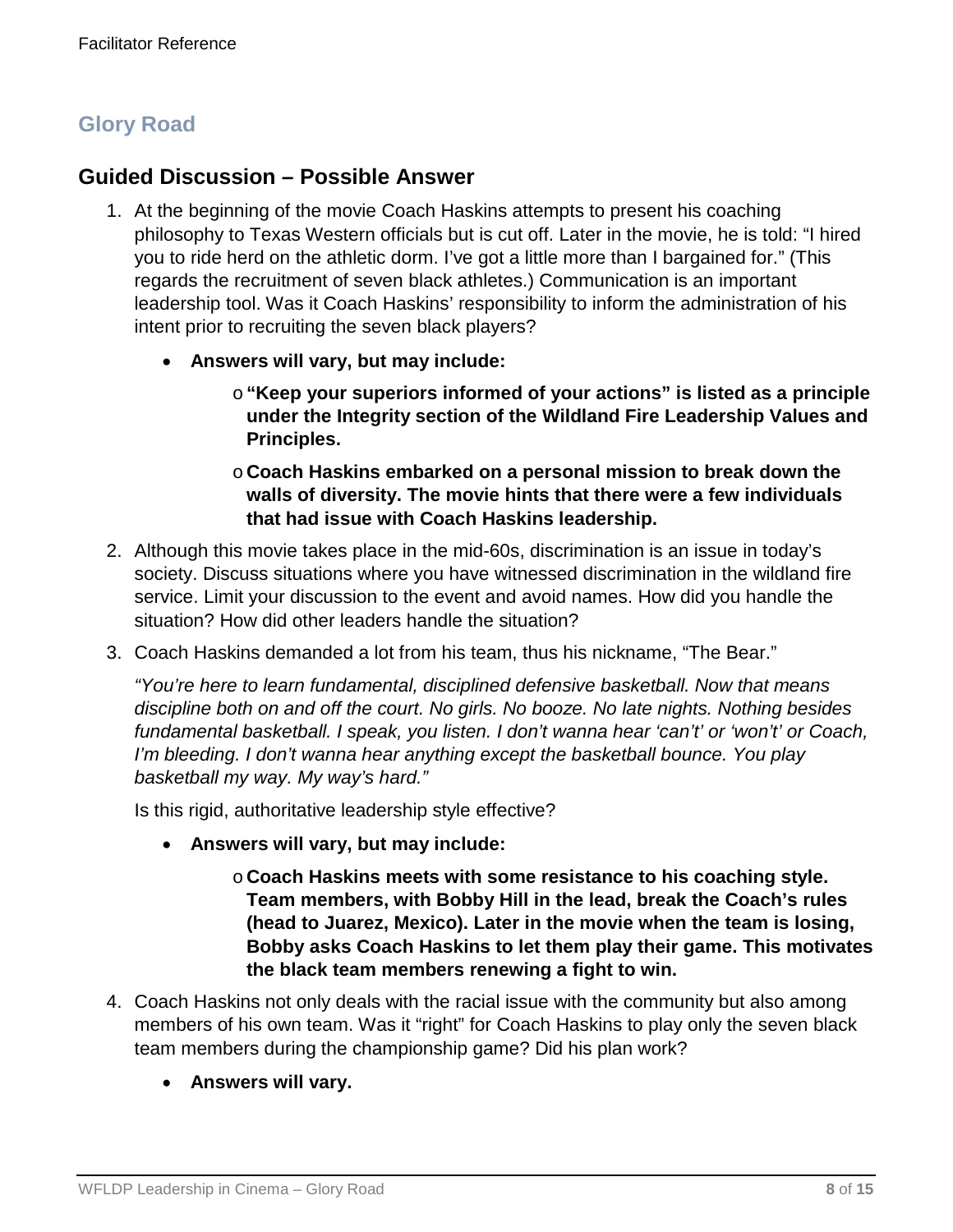- o**The plan seems to have worked. In the years that followed, other schools in the South began recruiting black athletes and coaches. In the bonus features, Pat Riley equates Haskins leadership the Emancipation Proclamation of 1966. His actions changed the future of college basketball.**
- 5. Coach Haskins has a heated exchange with Bobby Joe Hill demanding respect. "You got energy for all kind of nonsense instead of putting it in your team instead of demonstrating some respect and being a leader!" Bobby responds, "I ain't got no team! We ain't going nowhere! You telling us all the time how bad we are! We know we ain't gonna win! What do I got to respect?" Does a supervisor have the right to demand respect from his superiors?
	- **Answers will vary, but may include:**
		- o **Respect is a two-way street—equally given and received.**
		- o **An effective wildland fire leader will assure that the principles under the respect value of the Wildland Fire Leadership Values and Principles will be accepted and practiced by all—including him- or herself.**
		- o **Review the respect principles in the Wildland Fire Leadership Values and Principles.**
- 6. Haskins asserts that he always played his best players. Do you believe this assertion? Give examples for the film/book that support your decision.
	- **Answers will vary, but may include:**
		- o**The movie tends to dwell on the race issue more than the book. Although race was a major issue and hate letters, phone calls, etc., existed, Coach Haskins and his assistants were committed to recruiting the best players they could—the best that other schools did not or could not sign.**
		- o **Coach Haskins treated boys and girls alike as a high school coach. The book does a much better job of describing Don Haskins coaching philosophy. Rarely did he or his assistants see color or gender. They were committed to making young people both students and athletes. In the book, parents of the high school girl athletes demanded that the girls be treated the same as the boys when Coach Haskins' eases up on the girls.**
		- o**The book notes that Coach Haskins had started a game with all black players prior to the 1966 championship game. During the 1962-63 season, Haskins started or played five black players at the same time. Due to the national coverage of the championship game, however, and the fact that no white players played during that game, race became the center of attention.**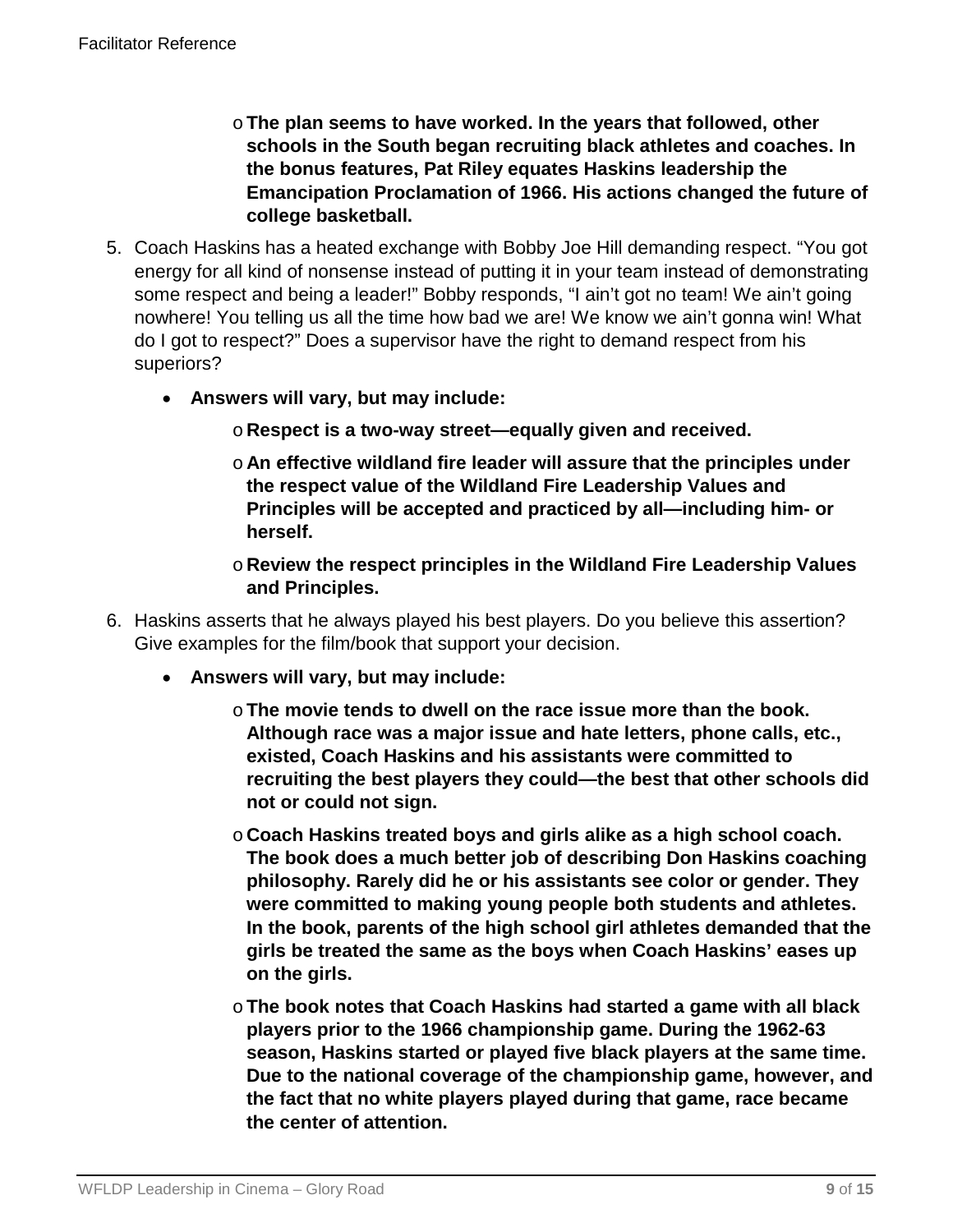- 7. A good leader will devote time to help his/her subordinates reach their full potential and discover their strengths. As a leader what have you done (or will do) to contribute to the success of those under your charge?
	- **Answers will vary, but may include:**
		- o**Initiate a self-development plan for each subordinate.**
		- o**Employ the use of items in the Leadership Toolbox.**
		- o**Give your subordinates the tools for success.**
		- o**Set the example.**
		- o **Do not micro-manage.**
		- o**Encourage your subordinates to become students of fire.**
		- o **Allow your subordinates to practice their leadership skills.**
		- o **Delegate those tasks that you are not required to do personally.**
- 8. Coach Haskins faces a difficult decision when he learns of Willie "Scoops" Cager's heart problem. He keeps Willie on the team but does not allow him to play until Willie's mother personally requests that Willie be allowed to play. Although the wildland firefighter is required to pass the arduous physical, some ailments may surface after the fact. How would you handle this situation? As a team member, what would you do if you knew a coworker was experiencing medical problems?
	- **Answers will vary, but may include:**
		- o **Choose the difficult right over the easy wrong. You may just save the life of a co-worker.**
		- o **Consider team experience, fatigue and physical limitations when accepting assignments.**
		- o**Put the safety of your subordinates above all other objectives.**
		- o**Take care of your subordinate's needs.**
		- o**Take charge when in charge. You may have to remove the subordinate from the fireline.**
- 9. Coach Haskins and the Miners stood up to racism and discrimination, changing college basketball forever. Is there a need for fostering change in our leadership culture? If so, what can you do to promote leadership development in your area?
	- **Answers will vary, but may include:**
		- o **Develop a local leadership training camp.**
		- o **Create and host a local staff ride; invite leaders at all levels to participate.**
		- o **Construct a sand table and conduct a tactical decision game or host an after action review for an incident with leaders at all levels.**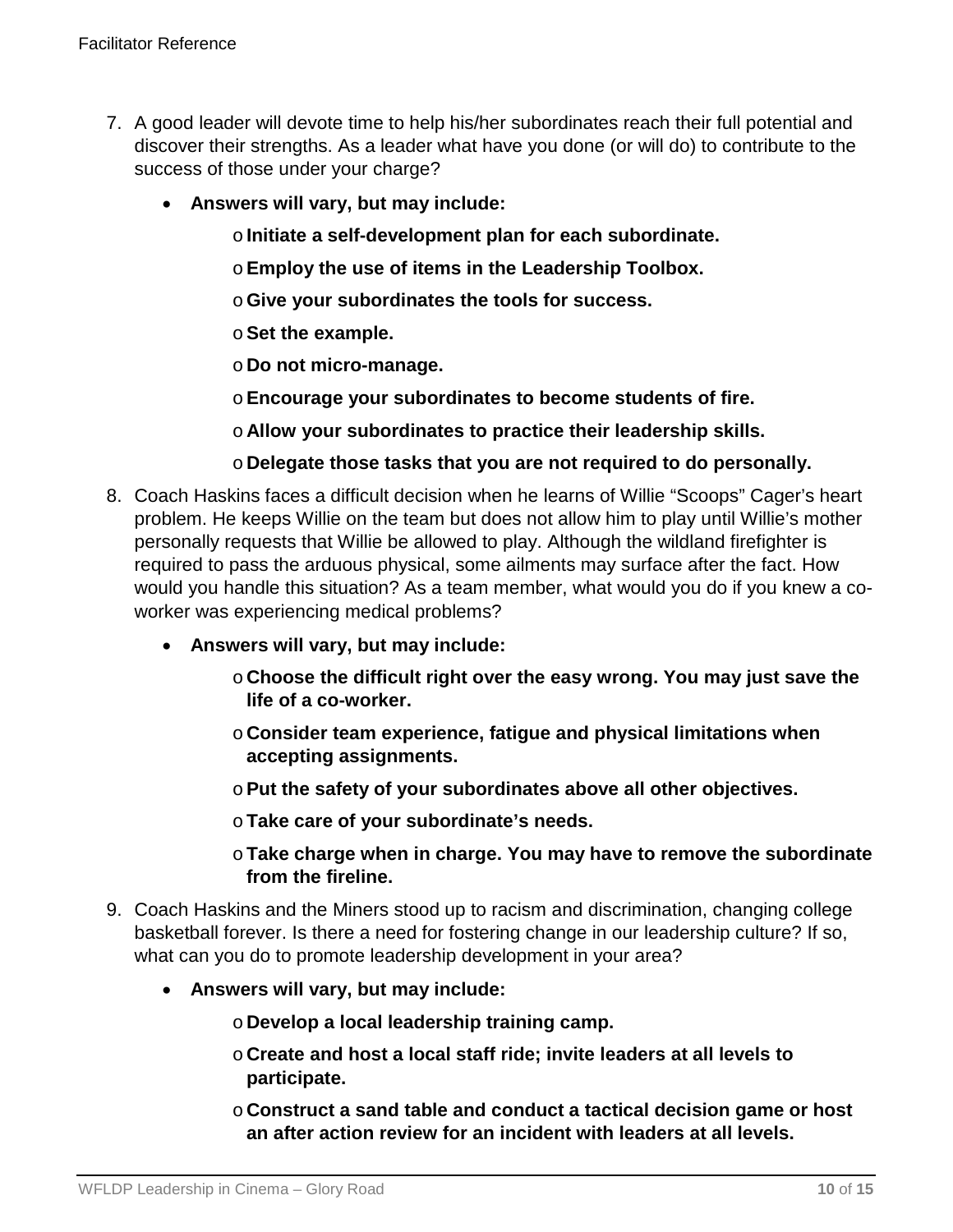o**Implement a local reading program. Have agency administrators and other fire officials choose a leadership book. Host a discussion session to discuss the leadership lessons from the book**.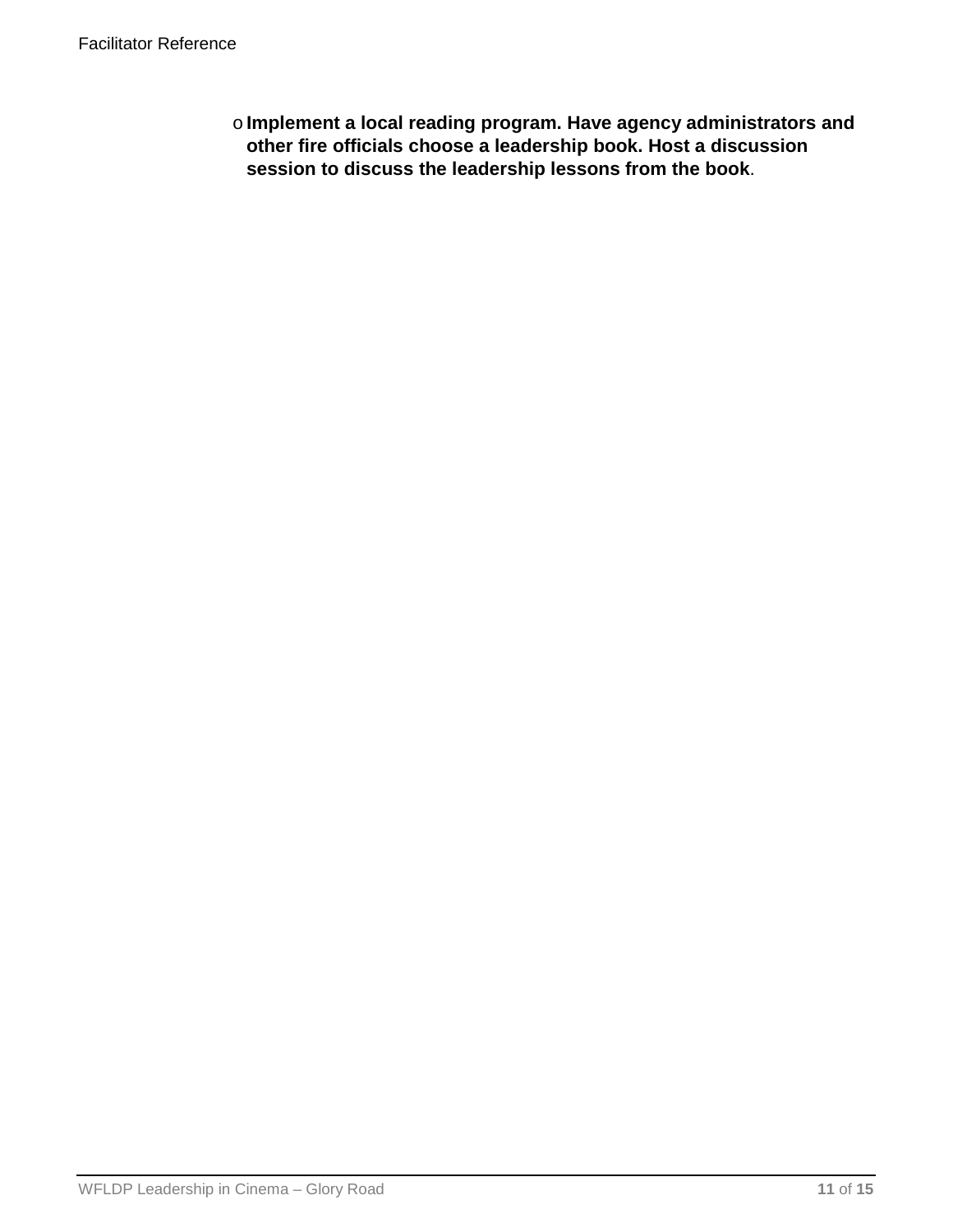#### Be proficient in your job, both technically & as a leader.

- Take charge when in charge.
- Adhere to professional standard operating procedures.
- Develop a plan to accomplish given objectives.

#### Make sound & timely decisions.

- Maintain situation awareness in order to anticipate needed actions.
- Develop contingencies & consider consequences.
- Improvise within the commander's intent to handle a rapidly changing environment.

#### Ensure that tasks are understood, supervised, accomplished.

- Issue clear instructions.
- Observe & assess actions in progress without micro-managing.
- Use positive feedback to modify duties, tasks & assignments when appropriate.

#### Develop your subordinates for the future.

- Clearly state expectations.
- Delegate tasks that you are not required to do personally.
- Consider individual skill levels & developmental needs when assigning tasks.

#### Know your subordinates and look out for their well-being.

- Put the safety of your subordinates above all other objectives.
- Take care of your subordinate's needs.
- Resolve conflicts between individuals on the team.

#### Keep your subordinates informed.

- Provide accurate & timely briefings.
- Give the reason (intent) for assignments & tasks.
- Make yourself available to answer questions at appropriate times.

#### Build the team.

- Conduct frequent debriefings with the team to identify lessons learned.
- Recognize accomplishments & reward them appropriately.
- Apply disciplinary measures equally.

#### Employ your subordinates in accordance with their capabilities.

- Observe human behavior as well as fire behavior.
- Provide early warning to subordinates of tasks they will be responsible for.

- Consider team experience, fatigue & physical limitations when accepting assignments.

#### Know yourself and seek improvement.

- Know the strengths/weaknesses in your character & skill level.
- Ask questions of peers & supervisors.
- Actively listen to feedback from subordinates.

#### Seek responsibility and accept responsibility for your actions.

- Accept full responsibility for & correct poor team performance.
- Credit subordinates for good performance.
- Keep your superiors informed of your actions.

#### Set the example.

- Share the hazards & hardships with your subordinates.
- Don't show discouragement when facing setbacks.
- Choose the difficult right over the easy wrong.





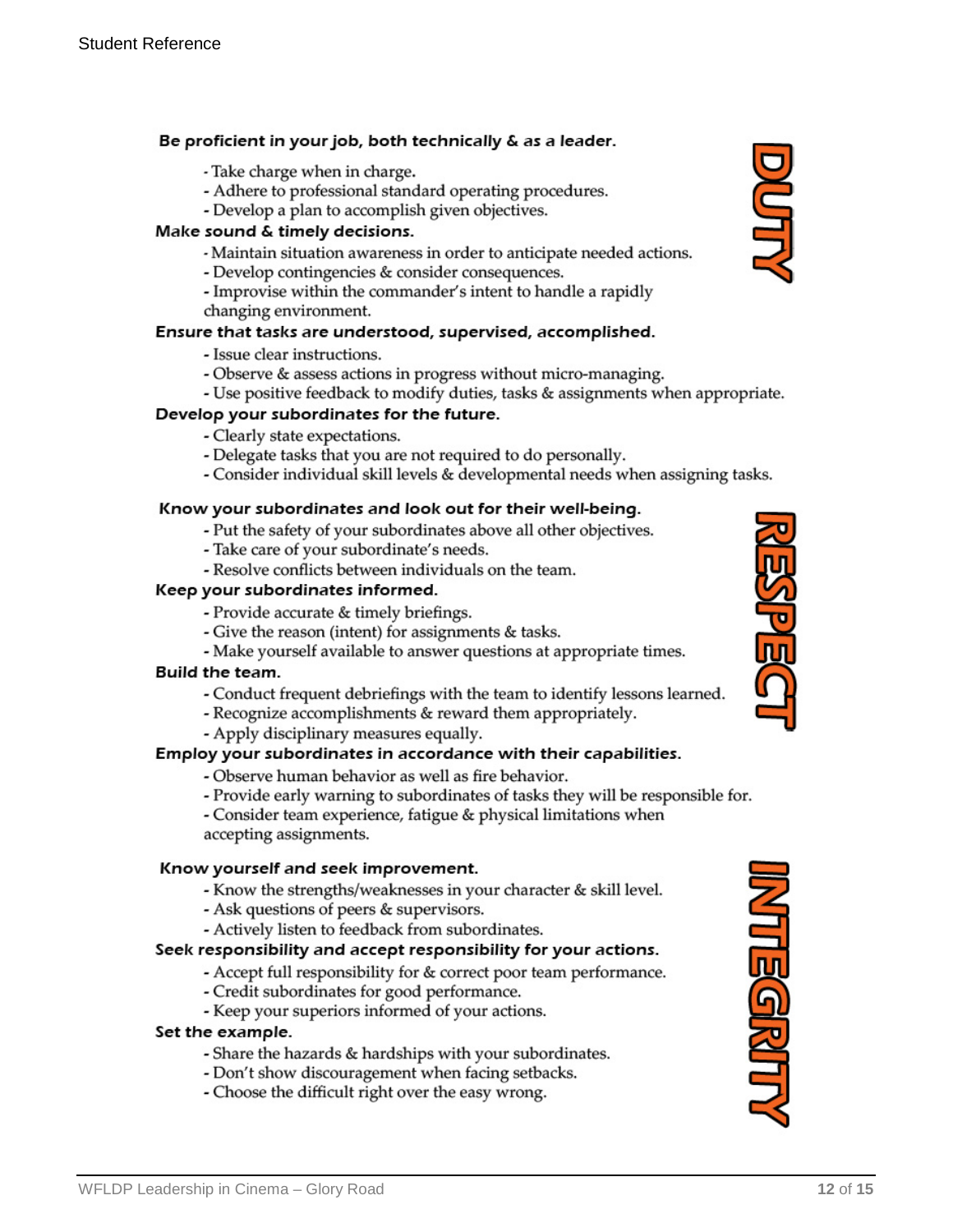### **Glory Road**

- 1. Document film clips illustrating or violating the Wildland Fire Leadership Values and Principles.
- 2. Discuss leadership lessons learned from the film with group members or mentor.

### **Duty**

- 1. Be proficient in your job, both technically and as a leader.
- 2. Make sound and timely decisions.
- 3. Ensure that tasks are understood, supervised and accomplished.
- 4. Develop your subordinates for the future.

### **Respect**

- 1. Know your subordinates and look out for their well-being.
- 2. Keep your subordinates informed.
- 3. Build the team.
- 4. Employ your subordinates in accordance with their capabilities.

### **Integrity**

- 1. Know yourself and seek improvement.
- 2. Seek responsibility and accept responsibility for your actions.
- 3. Set the example.
- 4. Glory Road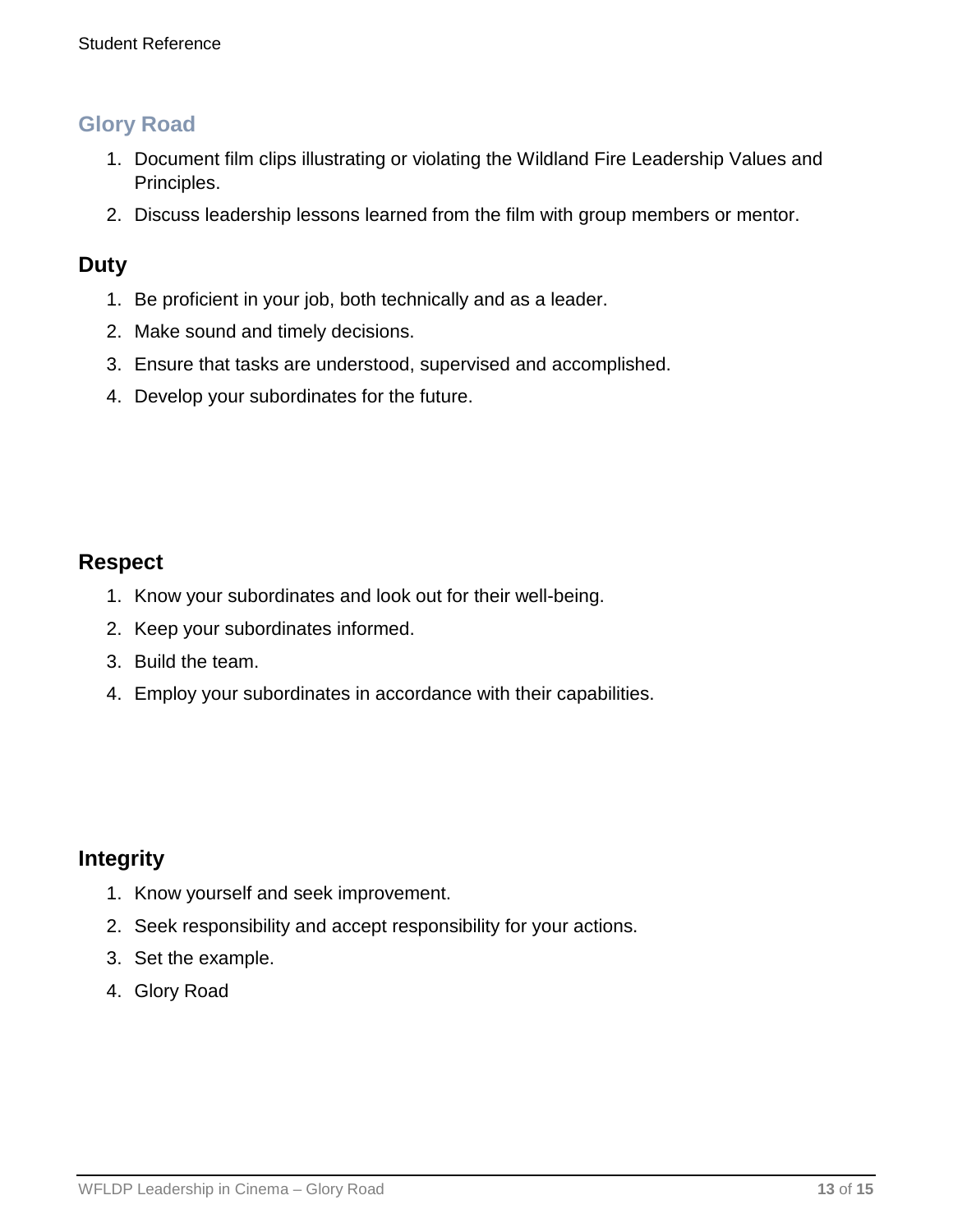### **Guided Discussion**

- 1. At the beginning of the movie Coach Haskins attempts to present his coaching philosophy to Texas Western officials but is cut off. Later in the movie, he is told: "I hired you to ride herd on the athletic dorm. I've got a little more than I bargained for." (This regards the recruitment of seven black athletes.) Communication is an important leadership tool. Was it Coach Haskins' responsibility to inform the administration of his intent prior to recruiting the seven black players?
- 2. Although this movie takes place in the mid-60s, discrimination is an issue in today's society. Discuss situations where you have witnessed discrimination in the wildland fire service. Limit your discussion to the event and avoid names. How did you handle the situation? How did other leaders handle the situation?
- 3. Coach Haskins demanded a lot from his team, thus his nickname, "The Bear."
- 4. "You're here to learn fundamental, disciplined defensive basketball. Now that means discipline both on and off the court. No girls. No booze. No late nights. Nothing besides fundamental basketball. I speak, you listen. I don't wanna hear 'can't' or 'won't' or Coach, I'm bleeding. I don't wanna hear anything except the basketball bounce. You play basketball my way. My way's hard."
- 5. Is this rigid, authoritative leadership style effective?
- 6. Coach Haskins not only deals with the racial issue with the community but also among members of his own team. Was it "right" for Coach Haskins to play only the seven black team members during the championship game? Did his plan work?
- 7. Coach Haskins has a heated exchange with Bobby Joe Hill demanding respect. "You got energy for all kind of nonsense instead of putting it in your team instead of demonstrating some respect and being a leader!" Bobby responds, "I ain't got no team! We ain't going nowhere! You telling us all the time how bad we are! We know we ain't gonna win! What do I got to respect?" Does a supervisor have the right to demand respect from his superiors?
- 8. Haskins asserts that he always played his best players. Do you believe this assertion? Give examples for the film/book that support your decision.
- 9. A good leader will devote time to help his/her subordinate(s) reach their full potential and discover their strengths. As a leader what have you done (or will do) to contribute to the success of those under your charge?